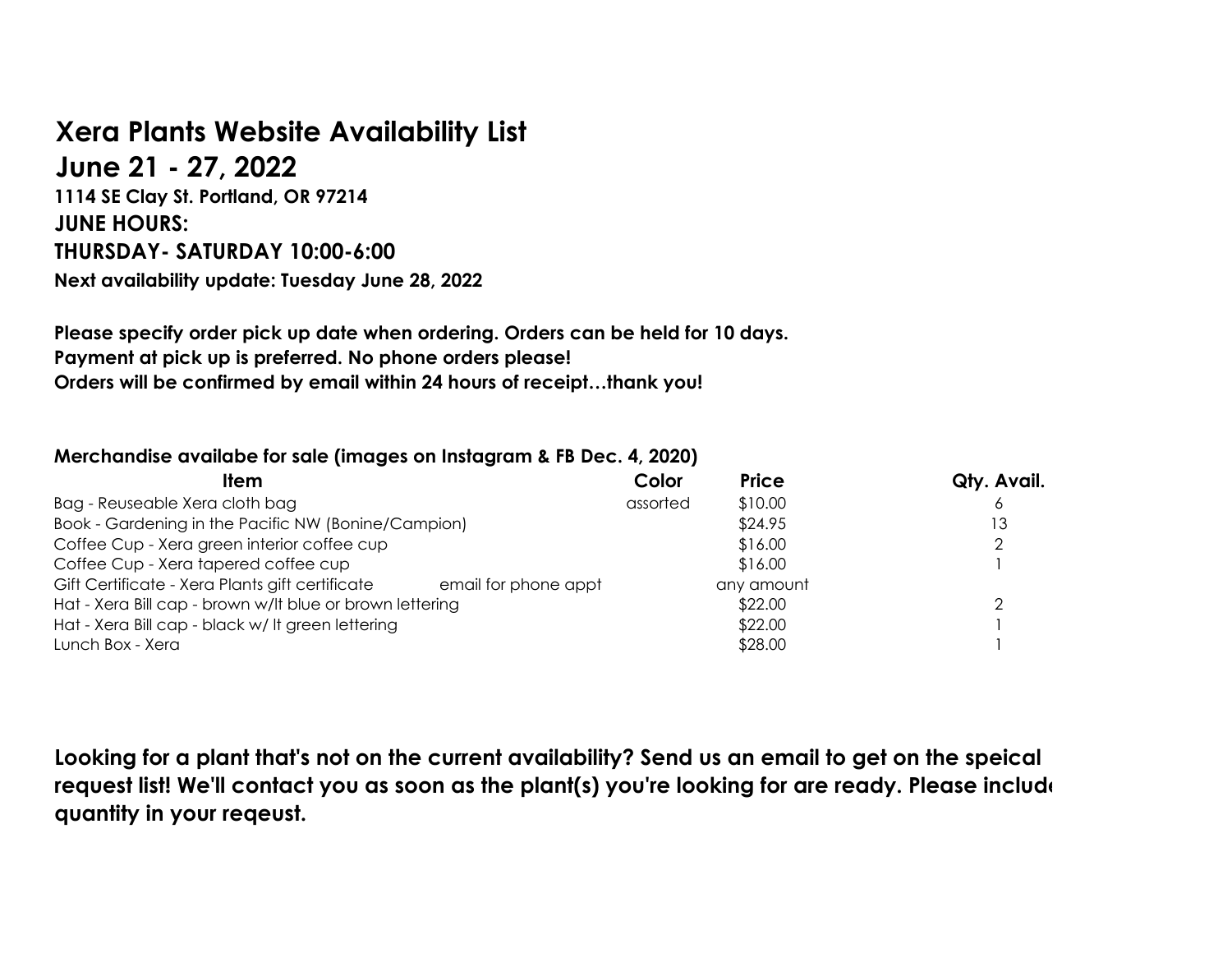| Plant                                                | <b>Type</b>                    | <b>Size</b> | <b>Price</b> | <b>Notes</b>  | Qty. Avail.    |
|------------------------------------------------------|--------------------------------|-------------|--------------|---------------|----------------|
|                                                      | <b>WC=West Coast OR=Oregon</b> |             |              |               |                |
| Abutilon 'Gingerbomb' (Xera)                         | sub-shrub                      | 2 gallon    | \$24.00      | buds/flowers  |                |
| Abutilon megapotamicum 'Marianne'                    | sub-shrub                      | 5 gallon    | \$34.00      | buds/flowers  |                |
| Abutilon megapotamicum 'Red'                         | sub-shrub                      | 2 gallon    | \$24.00      | buds/flowers  | 3              |
| Abutilon 'Nabob'                                     | sub-shrub                      | 2 gallon    | \$24.00      | budded        | 5              |
| Acaena 'Blue Haze'                                   | perennial                      | 3.5"        | \$4.00       |               | 72             |
| Acaena inermis 'Purpurea'                            | perennial                      | 3.5"        | \$4.00       |               | 52             |
| Acer circinatum (Vine Maple)                         | tree OR native                 | 2 gallon    | \$30.00      |               | $\overline{2}$ |
| Achillea millefolium                                 | perennial OR native            | 3.5"        | \$4.00       | some buds     | 8              |
| Achillea millefolium Willamette Grey (local, grey Iv | perennial OR native            | 3.5"        | \$4.00       |               | 18             |
| Achillea millefolium 'Pretty Woman' (red)            | perennial                      | 3.5"        | \$5.00       | buds/flowers  | 15             |
| Achillea millefolium 'Pretty Woman' (red)            | perennial                      | Square 6"   | \$10.00      | buds/flowers  | $\mathbf{1}$   |
| Achillea millefolium 'Salmon Beauty'                 | perennial                      | 3.5"        | \$5.00       | some buds     | 27             |
| Acorus calamus 'Variegatus'                          | perennial                      | Square 6"   | \$15.00      |               | 13             |
| Agapanthus 'Stripes'                                 | perennial                      | Square 6"   | \$16.00      |               | 5              |
| Agastache 'Electric Punch' (Xera)                    | perennial                      | 3.5"        | \$5.00       |               | 15             |
| Agastache 'Lilac Moon' (Xera)                        | perennial                      | 3.5"        | \$5.00       |               | 28             |
| Agastache 'Mandarin Dream' (Xera)                    | perennial                      | 3.5"        | \$5.00       |               | 16             |
| Agastache 'Rainbow Sorbet' (Xera)                    | perennial                      | 3.5"        | \$5.00       |               | 17             |
| Allium sikkimense                                    | perennial                      | 3.5"        | \$6.00       | budded        | 32             |
| Alstroemeria psittacina 'Variegata'                  | perennial                      | Square 6"   | \$14.00      |               | 6              |
| Alstroemeria 'The Third Harmonic'                    | perennial                      | Square 6"   | \$14.00      | some buds/fl  | 6              |
| Amsonia hubrichtii                                   | perennial                      | Square 6"   | \$15.00      |               | 16             |
| Anemanthele lessoniana                               | grass                          | 3.5"        | \$4.00       |               | 23             |
| Aralia californica                                   | perennial OR native            | Square 6"   | \$14.00      |               | 15             |
| Arbutus menziesii                                    | tree OR native                 | Square 6"   | \$18.00      |               | 15             |
| Arbutus menziesii                                    | tree OR native                 | 2 gallon    | \$34.00      |               | $\overline{2}$ |
| Arbutus unedo                                        | tree                           | 2 gallon    | \$30.00      | 18-28" height | 5              |
| Arctostaphylos 'Austin Griffiths'                    | shrub WC native                | Square 6"   | \$18.00      |               | 20             |
| Arctostaphylos densiflora 'Harmony'                  | shrub WC native                | Square 6"   | \$18.00      |               | 23             |
| Arctostaphylos densiflora 'Howard McMinn'            | shrub WC native                | Square 6"   | \$18.00      |               | 34             |
| Arctostaphylos densiflora Type Form                  | shrub WC native                | Square 6"   | \$18.00      |               | 14             |
| Arctostaphylos x media 'Xera Pacific' (Xera)         | shrub OR native                | Square 6"   | \$18.00      |               | 14             |
| Arctostaphylos 'Monica'                              | shrub WC native                | Square 6"   | \$18.00      |               | 13             |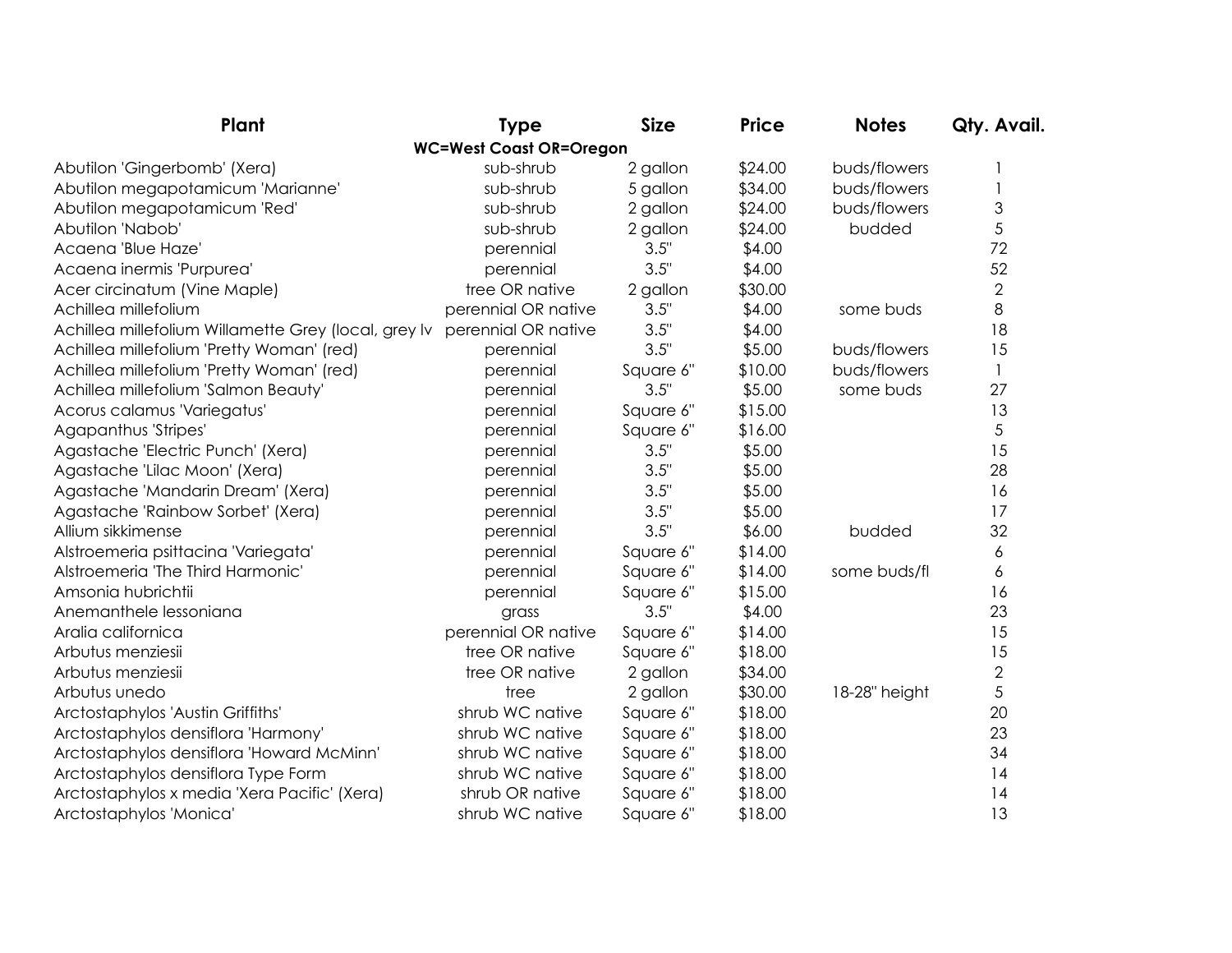| Arctostaphylos 'Pacific Mist'             | shrub WC native     | Square 6" | \$18.00 |              | 19               |
|-------------------------------------------|---------------------|-----------|---------|--------------|------------------|
| Arctostaphylos 'Pajaro Hybrid'            | shrub WC native     | Square 6" | \$18.00 |              | $\overline{5}$   |
| Arctostaphylos 'Sentinel'                 | shrub WC native     | Square 6" | \$18.00 |              | 32               |
| Arctostaphylos 'Sentinel'                 | shrub WC native     | 2 gallon  | \$34.00 |              | $\mathbf{2}$     |
| Arctostaphylos 'White Lanterns'           | shrub WC native     | Square 6" | \$18.00 |              | 15               |
| Arisaema consanguineum                    | bulb                | 3.5"      | \$8.00  | some buds    | $\overline{5}$   |
| Arisaema fargesii                         | bulb                | 3.5"      | \$10.00 |              | 10               |
| Arisaema taiwanense                       | bulb                | 3.5"      | \$8.00  |              | $\mathbf{1}$     |
| Aruncus diolcus                           | perennial OR native | Square 6" | \$14.00 |              | 8                |
| Asarina procumbens                        | perennial           | 3.5"      | \$4.00  |              | 18               |
| Asarum splendens                          | perennial           | 3.5"      | \$6.00  |              | $\mathbf{1}$     |
| Asclepias eriocarpa                       | perennial WC native | Square 6" | \$18.00 |              | $\mathfrak{Z}$   |
| Asclepias fascicularis                    | perennial OR native | 3.5"      | \$6.00  |              | 15               |
| Asclepias speciosa                        | perennial OR native | Square 6" | \$14.00 | some buds    | 10               |
| Begonia grandis 'Heron's Pirouette'       | perennial           | 3.5"      | \$5.00  |              | 21               |
| Bergenia ciliata Large Leaf Form          | perennial           | Square 6" | \$16.00 |              | $\overline{4}$   |
| Bergenia ciliata 'Susan Riley'            | perennial           | Square 6" | \$16.00 |              | 8                |
| Berlandiera lyrata (Chocolate Flower)     | perennial           | Square 6" | \$10.00 | buds/flowers | $\,8\,$          |
| Bolax gummifera (Azorella)                | perennial           | 3.5"      | \$5.00  |              | 12               |
| Brachyglottis monroi                      | shrub               | Square 6" | \$14.00 |              | $\boldsymbol{6}$ |
| Calamagrostis nutkaensis                  | grass OR native     | Square 6" | \$12.00 |              | 10               |
| Calamintha nepeta 'Montrose White'        | perennial           | Square 6" | \$12.00 |              | 40               |
| Callistemon pityoides Mt. Kosciuszko Form | shrub               | Square 6" | \$18.00 | small plants | 8                |
| Carex comans 'Olive Oil' (Xera)           | grass               | Square 6" | \$12.00 |              | 9                |
| Carex oshimensis 'Evergold'               | grass               | 3.5"      | \$5.00  |              |                  |
| Carex praegracilis                        | grass OR native     | 3.5"      | \$5.00  |              | 54               |
| Cephalaria gigantea                       | perennial           | 3.5"      | \$5.00  |              | 36               |
| Chitalpa x tashkentensis 'Morning Cloud'  | tree                | 2 gallon  | \$40.00 | 3' height    | $\mathbf{1}$     |
| Choisya 'Goldfingers'                     | shrub               | Square 6" | \$14.00 |              | $\overline{2}$   |
| Choisya 'Goldfingers'                     | shrub               | 2 gallon  | \$30.00 |              | 6                |
| Cistus x pulverulentus 'Sunset'           | shrub               | Square 6" | \$14.00 | buds/flowers | 6                |
| Claytonia sibirica                        | perennial OR native | 3.5"      | \$4.00  | some buds    | 11               |
| Colocasia 'Black Pearl'                   | perennial           | Square 6" | \$16.00 |              | 12               |
| Convolvulus cneorum 'Xera Sphere' (Xera)  | shrub               | Square 6" | \$14.00 |              | $\overline{2}$   |
| Cosmos atrosanguineus (Chocolate Cosmos)  | perennial           | 3.5"      | \$5.00  |              | 26               |
| Cotula 'Tiffindell Gold'                  | perennial           | 3.5"      | \$4.00  | buds/flowers | 8                |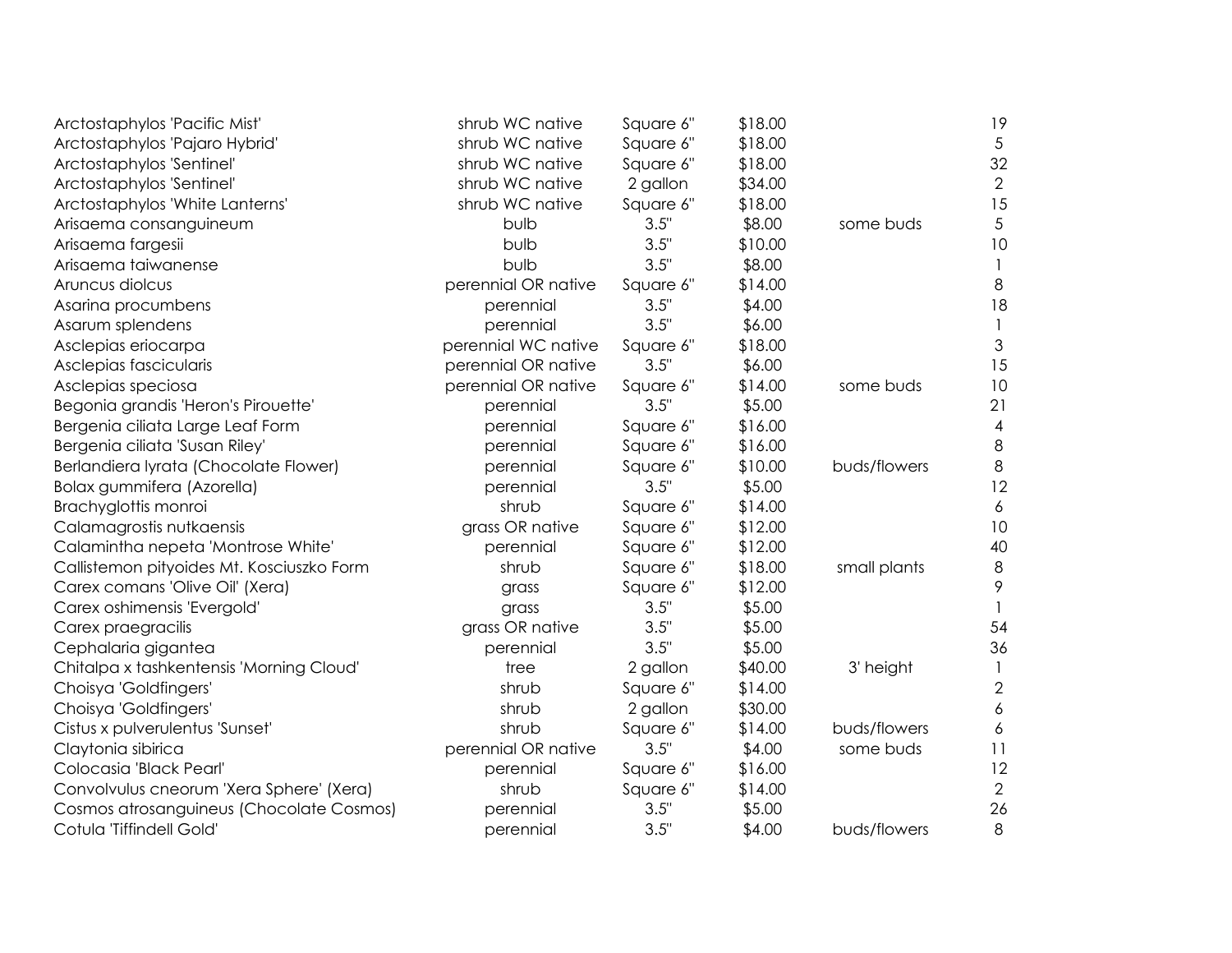| Cuphea 'David Verity'                                | seasonal            | Square 6"     | \$10.00 |                | 12                        |
|------------------------------------------------------|---------------------|---------------|---------|----------------|---------------------------|
| Cupressus (Hesperocyparis) m. 'Wilma Goldcrest'      | shrub               | 2 gallon      | \$30.00 | 12"-15" height | $\overline{4}$            |
| Cupressus sempervirens 'Swane's Golden'              | tree                | 2 gallon      | \$34.00 | 24-30" height  | $\overline{7}$            |
| Cypella (Phalocallis) coelestis                      | perennial           | Square 6"     | \$12.00 | budded         | $\,8\,$                   |
| Cypella herbertii                                    | perennial           | 3.5"          | \$6.00  | budded         | $\boldsymbol{6}$          |
| Dahlia 'Forncett's Furnace'                          | perennial           | Square 6"     | \$12.00 |                | $\overline{7}$            |
| Dahlia 'Moonfire'                                    | perennial           | Square 6"     | \$12.00 | budded         | $\,9$                     |
| Dahlia 'Moonfire'                                    | perennial           | 2 gallon      | \$20.00 | budded         | $\mathbf{2}$              |
| Dahlia 'Sangria' (Xera) (dark foliage, deep pink fl) | perennial           | Square 6"     | \$12.00 |                | $\overline{4}$            |
| Dahlia 'Xera's Dark Leaf' Red                        | perennial           | Square 6"     | \$12.00 |                | $\mathbf{2}$              |
| Dahlia 'Xera's Dark Leaf' Red                        | perennial           | 2 gallon      | \$20.00 |                | $\overline{4}$            |
| Danae racemosa                                       | perennial           | 2 gallon      | \$45.00 |                | $\sqrt{5}$                |
| Daphne odora 'Alba'                                  | shrub               | Square 6"     | \$18.00 |                | $\,8\,$                   |
| Datura wrightii 'High Altitude' (Xera)               | perennial WC native | 3.5"          | \$6.00  |                | $\overline{7}$            |
| Dianthus 'Chomley Farran'                            | perennial           | 3.5"          | \$6.00  |                | 18                        |
| Diascia 'Blue Bonnet'                                | perennial           | Square 6"     | \$10.00 | buds/flowers   | $\mathfrak{Z}$            |
| Dierama pulcherrimum (Angel's Fishing Rod)           | perennial           | 3.5"          | \$8.00  |                | 16                        |
| Echium wildpretii                                    | biennial            | Square 6"     | \$12.00 |                | 14                        |
| Erica arborea 'Albert's Gold'                        | shrub               | Square 6"     | \$14.00 | small plants   | 14                        |
| Erica termninalis                                    | shrub               | Square 6"     | \$14.00 |                | $\mathfrak{Z}$            |
| Erigeron glaucus 'Bountiful'                         | perennial WC native | Square 6"     | \$10.00 | some buds      | 16                        |
| Erigeron glaucus 'Cape Sebastian'                    | perennial OR native | 3.5"          | \$5.00  |                | 18                        |
| Erigeron glaucus 'White Lights'                      | perennial WC native | 3.5"          | \$5.00  |                | $\overline{2}$            |
| Erigeron speciosus                                   | perennial OR native | 3.5"          | \$5.00  |                | 11                        |
| Eriobotrya japonica (Loquat)                         | tree                | 2 gal. Staked | \$40.00 | 3'-4' height   | $\,8\,$                   |
| Eriogonum compositum                                 | perennial OR native | Square 6"     | \$15.00 |                | $\overline{2}$            |
| Eriophyllum lanatum                                  | perennial OR native | 3.5"          | \$4.00  |                | 36                        |
| Erodium 'Merstham Pink'                              | perennial           | Square 6"     | \$12.00 | buds/flowers   | 6                         |
| Erodium x variable 'Album'                           | perennial           | 3.5"          | \$5.00  | buds/flowers   | 13                        |
| Eryngium giganteum                                   | biennial            | 3.5"          | \$4.00  |                | 18                        |
| Eryngium planum                                      | perennial           | 3.5"          | \$5.00  |                | 21                        |
| Eryngium x tripartitum                               | perennial           | 3.5"          | \$5.00  |                | $\overline{7}$            |
| Eryngium venustum                                    | perennial           | Square 6"     | \$12.00 |                | $\ensuremath{\mathsf{3}}$ |
| Eryngium yuccifolium                                 | perennial           | Square 6"     | \$14.00 |                | $\sqrt{2}$                |
| Euphorbia 'Copton Ash'                               | perennial           | 3.5"          | \$6.00  |                | 10                        |
| Fargesia dracocephala Long Leaf Form                 | bamboo              | 2 gallon      | \$40.00 |                | 8                         |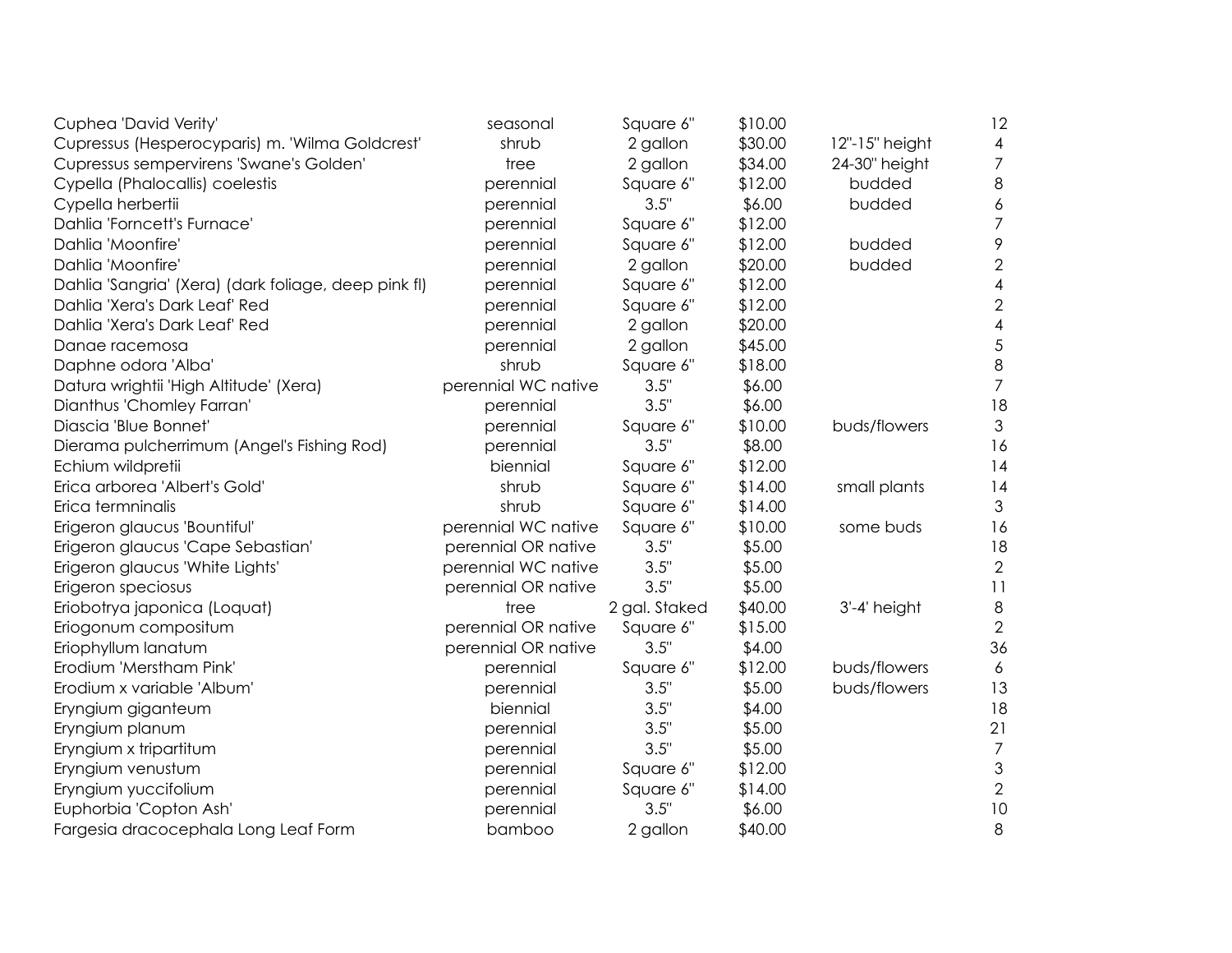^ Formerly sold as Yushania confusa - this is the correct name for this lovely bamboo!

| Fargesia dracocephala 'Rufa'                    | bamboo              | 2 gallon  | \$40.00 | 3'-4' height | 50                        |
|-------------------------------------------------|---------------------|-----------|---------|--------------|---------------------------|
| Fatshedera lizei 'Annemieke'                    | vine                | Square 6" | \$16.00 |              | 19                        |
| Felicia aethiopica 'Tight & Tidy'               | seasonal            | 3.5"      | \$4.00  | some buds    | 24                        |
| Festuca californica                             | grass OR native     | 3.5"      | \$4.00  |              | 135                       |
| Filipendula palmata 'Variegata'                 | perennial           | Square 6" | \$15.00 |              | $\sqrt{5}$                |
| Fragaria virginiana v. platypetala              | perennial OR native | 3.5"      | \$4.00  |              | $\overline{\mathcal{A}}$  |
| Frangula (Rhamnus) purshiana (Cascara)          | tree OR native      | 2 gallon  | \$34.00 | 3-4' height  | 6                         |
| Fuchsia 'Dying Embers'                          | sub-shrub           | 3.5"      | \$4.00  |              | 18                        |
| <b>Fuchsia 'Dying Embers'</b>                   | sub-shrub           | Square 6" | \$10.00 |              | $\overline{5}$            |
| Fuchsia 'Galfrey Lye'                           | sub-shrub           | 3.5"      | \$4.00  |              | 35                        |
| Fuchsia 'Golden Gate'                           | sub-shrub           | Square 6" | \$10.00 |              | 1                         |
| Fuchsia hatschbachii                            | sub-shrub           | 3.5"      | \$4.00  |              | 16                        |
| Fuchsia magellanica 'Aurea'                     | sub-shrub           | 2 gallon  | \$20.00 |              | $\overline{2}$            |
| Fuchsia 'Speciosa'                              | sub-shrub           | 3.5"      | \$4.00  |              | 15                        |
| Fuchsia 'Thomasina'                             | sub-shrub           | 3.5"      | \$4.00  |              | 18                        |
| Fuchsia 'Thomasina'                             | sub-shrub           | Square 6" | \$10.00 |              |                           |
| Gaura lindheimeri                               | perennial           | 3.5"      | \$4.00  |              | 16                        |
| Gaura lindheimeri                               | ;perennial          | Square 6" | \$10.00 |              | $\overline{2}$            |
| Geranium oreganum                               | perennial OR native | Square 6" | \$14.00 |              |                           |
| Gillenia trifoliata (Porteranthus)              | perennial           | Square 6" | \$16.00 | some flws    | 15                        |
| Gladiolus dalenii 'Bolivian Peach'              | perennial           | Square 6" | \$12.00 |              | 18                        |
| Gladiolus 'Halley' (Creamy white, peach center) | perennial           | 3.5"      | \$4.00  |              | 24                        |
| Gladiolus 'Las Vegas' (butter yellow, red edge) | perennial           | 3.5"      | \$4.00  |              | 14                        |
| Gladiolus papilio                               | perennial           | Square 6" | \$12.00 |              | 8                         |
| Glumicalyx gosselioides                         | perennial           | 3.5"      | \$6.00  |              | 13                        |
| Gomphrena decumbens                             | seasonal            | 3.5"      | \$4.00  |              | 18                        |
| Hakonechloa macra 'Allgold'                     | grass               | 3.5"      | \$6.00  |              | 23                        |
| Hakonechloa macra 'Aureola'                     | grass               | 3.5"      | \$6.00  |              | 19                        |
| Hebe 'Chehalem Purple' (Xera)                   | shrub               | Square 6" | \$14.00 |              | 10                        |
| Hebe coriganii                                  | shrub               | Square 6' | \$14.00 |              | $\overline{4}$            |
| Hebe cupressoides 'Boughton Dome'               | shrub               | Square 6" | \$14.00 |              | 12                        |
| Hebe glaucophylla 'Clarence'                    | shrub               | Square 6" | \$14.00 |              |                           |
| Hebe glaucophylla 'Korbel Pewter'               | shrub               | Square 6" | \$14.00 |              | 11                        |
| Hebe 'Marie Antionette'                         | shrub               | Square 6" | \$14.00 |              | $\ensuremath{\mathsf{3}}$ |
| Hebe 'Mrs. E. Fittall'                          | shrub               | Square 6" | \$14.00 |              | 3                         |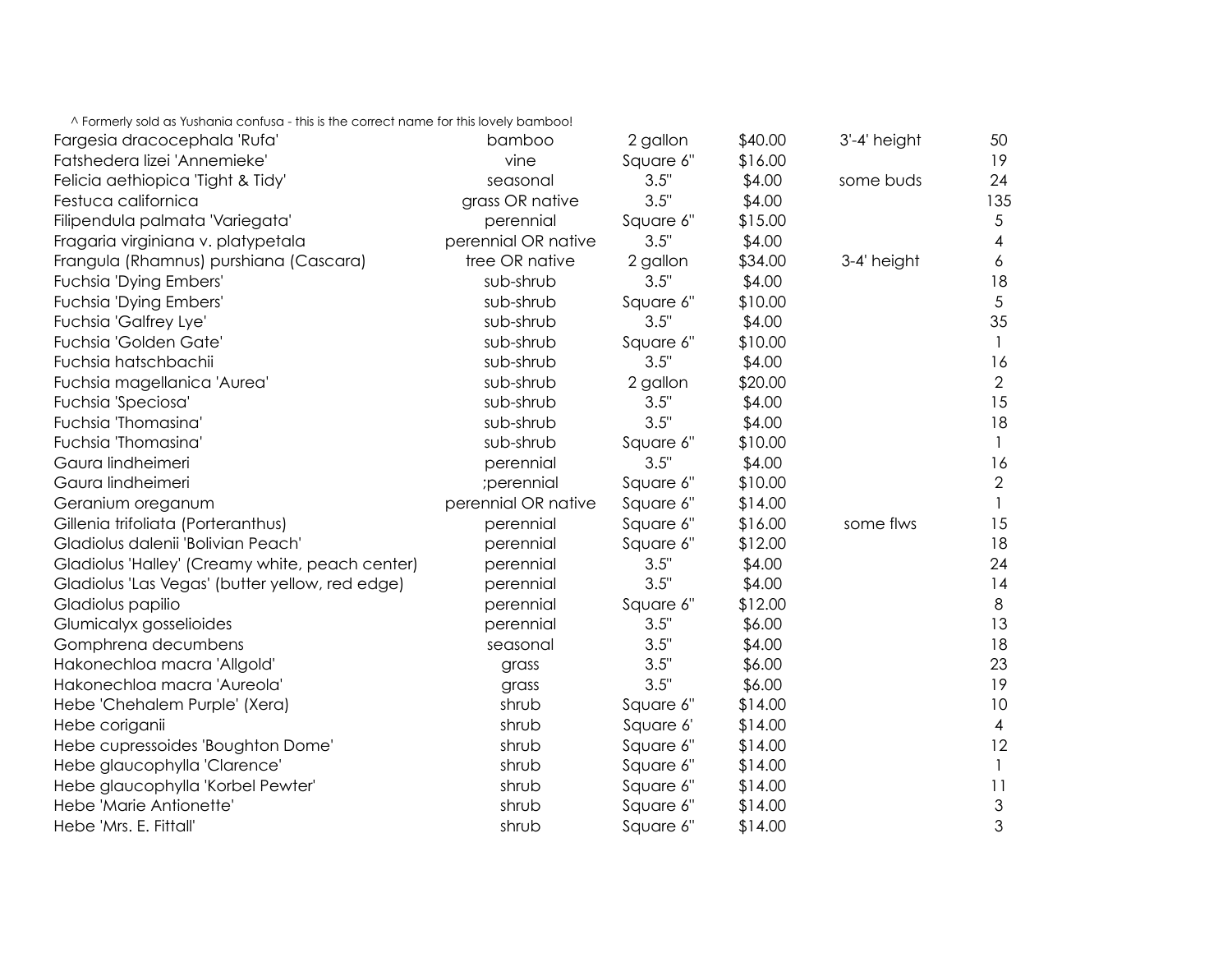| Hebe 'Oratio Beauty'                          | shrub               | Square 6"      | \$14.00 |                | $\sqrt{3}$               |
|-----------------------------------------------|---------------------|----------------|---------|----------------|--------------------------|
| Hebe 'Pink Paradise'                          | shrub               | Square 6"      | \$14.00 |                | $\sqrt{5}$               |
| Hebe recurva 'Boughton's Silver'              | shrub               | Square 6"      | \$14.00 |                | $\mathfrak{S}$           |
| Hebe speciosa 'Violacea'                      | shrub               | Square 6"      | \$14.00 |                | $\,8\,$                  |
| Hebe 'Wingletye'                              | shrub               | Square 6"      | \$14.00 | some flws      | $\sqrt{5}$               |
| Helenium 'Summer Cinnabar' (Rogerson)         | perennial           | Square 6"      | \$15.00 |                | $\overline{\mathcal{A}}$ |
| Helianthemum 'The Bride'                      | perennial           | 3.5"           | \$5.00  |                | 18                       |
| Holodiscus discolor                           | shrub OR native     | Square 6"      | \$14.00 |                | $\sqrt{5}$               |
| Hosta 'Blue Mouse Ears'                       | perennial           | Square 6"      | \$16.00 |                |                          |
| Hosta plantaginea                             | perennial           | Square 6"      | \$15.00 |                | 10                       |
| Hosta 'White Feather'                         | perennial           | Square 6"      | \$18.00 | some buds      | 11                       |
| Impatiens omeiana                             | perennial           | Square 6"      | \$14.00 |                | 10                       |
| Impatiens omeiana 'Silver Pink'               | perennial           | 3.5"           | \$6.00  |                | $\overline{4}$           |
| Jasminum officinale 'Grandiflorum'            | vine                | Square 6"      | \$18.00 | some buds/fl   | 6                        |
| Jasminum parkeri                              | shrub               | Square 6"      | \$18.00 |                | $\,8\,$                  |
| Juncus effusus 'Bay Blue'                     | grass OR native     | Square 6"      | \$12.00 |                | 15                       |
| Kniphofia 'Lightning Bug' (Xera)              | perennial           | Square 6"      | \$14.00 | some buds/flws | 11                       |
| Kniphofia 'Safranvogel'                       | perennial           | Square 6"      | \$14.00 | some buds      | 4                        |
| Kniphofia 'Shining Scepter'                   | perennial           | Square 6"      | \$14.00 | some buds      | 15                       |
| Kniphofia thompsonii v. snowdenii             | perennial           | Square 6"      | \$14.00 |                | $\overline{7}$           |
| Kniphofia 'Timothy'                           | perennial           | Square 6"      | \$14.00 | budded         | $\mathbf{2}$             |
| Lagerstroemia indica 'Centennial Spirit'      | tree                | 5 gallon       | \$50.00 | 3'-4' height   | $\overline{\mathcal{A}}$ |
| Lagerstroemia indica 'Centennial Spirit'      | tree                | 5 gal. Staked  | \$60.00 | 4'-5' height   | $\overline{4}$           |
| Lagerstroemia 'Tonto'                         | tree                | 5 gallon       | \$50.00 |                | 3                        |
| Leptinella squalida 'Platt's Black'           | perennial           | 3.5"           | \$4.00  |                | 45                       |
| Leptospermum rupestre                         | shrub               | Square 6"      | \$16.00 |                | 11                       |
| Lilium formosanum v. pricei                   | perennial           | Square 6"      | \$12.00 | buds/flowers   | 14                       |
| Linum lewisii                                 | perennial OR native | 3.5"           | \$4.00  |                | 43                       |
| Lonicera nitida 'Lemon Beauty'                | shrub               | Square 6"      | \$14.00 |                | 26                       |
| Lonicera n. 'Lemon Beauty' Topiary (Standard) | shrub               | 2 gal. Topiary | \$40.00 |                | $\overline{2}$           |
| Luzula pilosa 'Igel'                          | grass               | 3.5"           | \$5.00  |                | 108                      |
| Mahonia eurybracteata Silver Leaf             | shrub               | Square 6"      | \$20.00 |                | $\,8\,$                  |
| Melica harfordii                              | grass OR native     | 3.5"           | \$5.00  |                | 18                       |
| Molinia caerulea 'Variegata'                  | grass               | 3.5"           | \$6.00  |                | 41                       |
| Nepeta cataria 'Citriodora'                   | perennial           | 3.5"           | \$4.00  |                | $\overline{7}$           |
| Oenothera fremontii                           | perennial           | Square 6"      | \$12.00 |                | 3                        |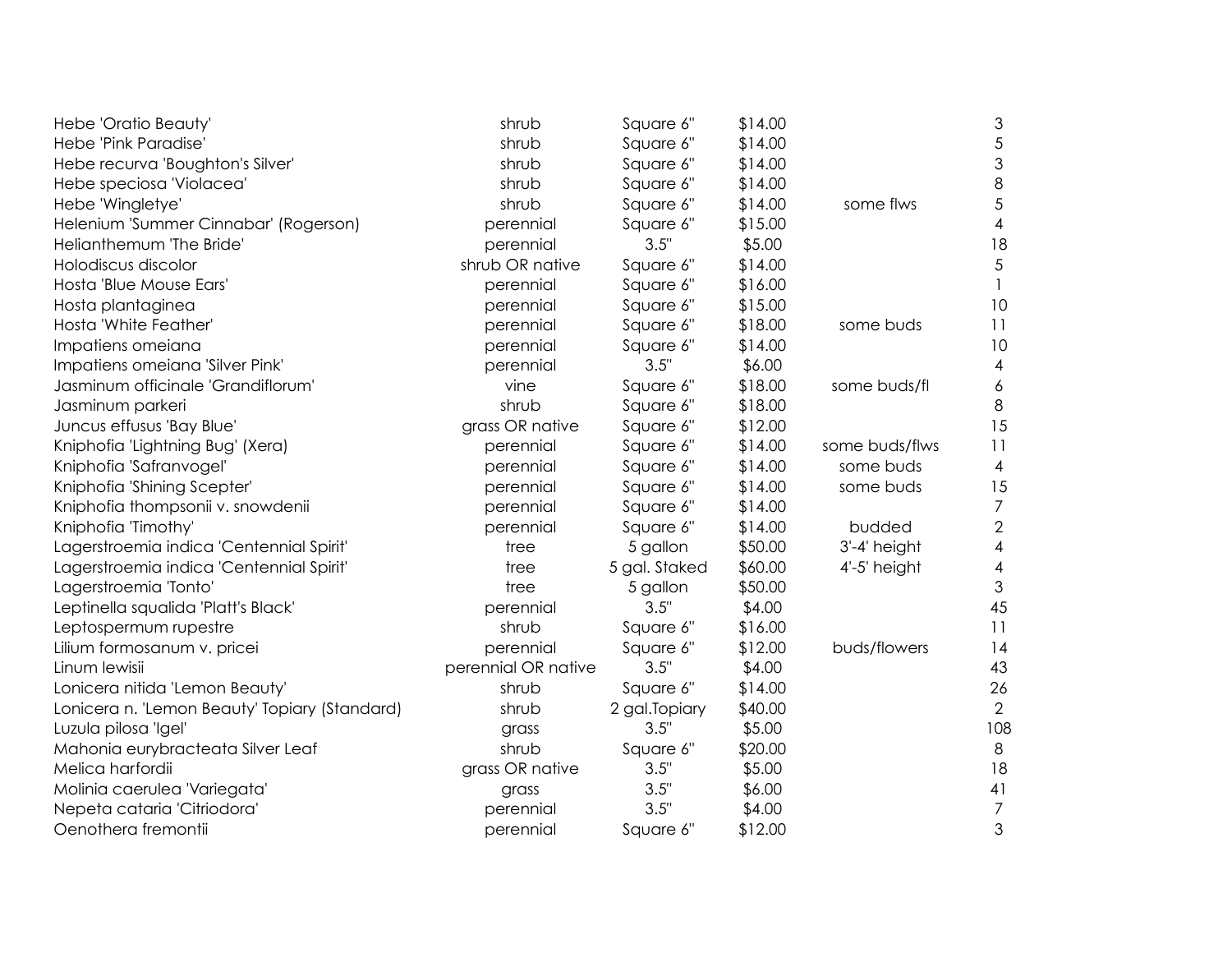| Origanum 'Bristol Cross'                | perennial           | 3.5"      | \$4.00  |                  | 12                        |
|-----------------------------------------|---------------------|-----------|---------|------------------|---------------------------|
| Origanum libanoticum                    | perennial           | Square 6" | \$10.00 | budded           | $\overline{2}$            |
| Origanum 'Xera Cascade' (Xera)          | perennial           | 3.5"      | \$5.00  |                  | 32                        |
| Osmanthus heterophyllus 'Fastigiata'    | shrub               | Square 6" | \$34.00 |                  | 6                         |
| Osmanthus heterophyllus 'Rotundifolius' | shrub               | Square 6" | \$16.00 |                  | 12                        |
| Osmanthus x fortunei 'San Jose'         | shrub               | 2 gallon  | \$34.00 |                  | $\overline{7}$            |
| Oxalis magellanica 'Nelson'             | perennial           | 3.5"      | \$5.00  |                  | 27                        |
| Oxalis oregana 'Select Pink'            | perennial WC native | 3.5"      | \$5.00  |                  | 12                        |
| Panicum virgatum 'Heavy Metal'          | grass               | Square 6" | \$12.00 |                  | 91                        |
| Pennisetum spathiolatum                 | grass               | Square 6" | \$12.00 |                  | $\mathfrak{Z}$            |
| Penstemon pinifolius 'Nearly Red'       | perennial           | 3.5"      | \$6.00  |                  | 18                        |
| Phacelia bolanderi                      | perennial OR native | 3.5"      | \$4.00  |                  | 16                        |
| Phacelia californica                    | perennial WC native | Square 6" | \$10.00 | blooming         | $\mathfrak 3$             |
| Phacelia nemoralis                      | perennial OR native | 3.5"      | \$4.00  |                  | 31                        |
| Phlomis anatolica 'Lloyd's Variety'     | shrub               | Square 6" | \$14.00 |                  | $\boldsymbol{6}$          |
| Phlomis fruticosa Compact Form          | shrub               | Square 6" | \$14.00 |                  | 6                         |
| Pinus ponderosa v. benthamiana          | tree OR native      | 2 gallon  | \$30.00 | 18" - 24" height | $\ensuremath{\mathsf{3}}$ |
| Pinus sabiniana                         | tree WC native      | 5 gallon  | \$90.00 | 5' height        | $\overline{2}$            |
| Pittosporum heterophyllum               | shrub               | 2 gallon  | \$30.00 | some flowers     | 6                         |
| Pittosporum tobira 'Green Compact'      | shrub               | Square 6" | \$16.00 |                  | 16                        |
| Pittosporum tobira 'Tall & Tough'       | shrub               | Square 6" | \$16.00 | small plants     | 5                         |
| Podocarpus lawrencii 'Purple King'      | shrub               | Square 6" | \$18.00 |                  | 14                        |
| Polemonium carneum                      | perennial OR native | 3.5"      | \$5.00  |                  | 14                        |
| Polygonatum humile                      | perennial           | 3.5"      | \$6.00  | buds/flowers     | $\overline{4}$            |
| Polypodium guttatum                     | fern                | 3.5"      | \$8.00  |                  | 18                        |
| Polypodium scouleri                     | fern OR native      | 3.5"      | \$8.00  |                  | $\mathbf{1}$              |
| Pratia 'County Park'                    | perennial           | 3.5"      | \$4.00  | buds/flowers     | 49                        |
| Primula sieboldii 'Ice Princess'        | perennial           | 3.5"      | \$5.00  | past bloom       | $\mathfrak{Z}$            |
| Prunella vulgaris v. lanceolata         | perennial OR native | 3.5"      | \$4.00  |                  | 38                        |
| Punica granatum 'Double Orange'         | shrub               | Square 6" | \$18.00 |                  | $\overline{7}$            |
| Punica granatum 'True Dwarf'            | shrub               | Square 6" | \$18.00 |                  | $\,8\,$                   |
| Rabdosia longituba                      | perennial           | 2 gallon  | \$24.00 |                  | $\overline{2}$            |
| Ranunculus occidentalis                 | perennial OR native | 3.5"      | \$4.00  |                  | 10                        |
| Reineckia carnea                        | perennial           | 3.5"      | \$6.00  |                  | 17                        |
| Rhaphiolepis 'Blueberry Muffin'         | shrub               | Square 6" | \$15.00 | small plants     | 6                         |
| Rhaphiolepis x delacourii               | shrub               | Square 6" | \$15.00 |                  | 12                        |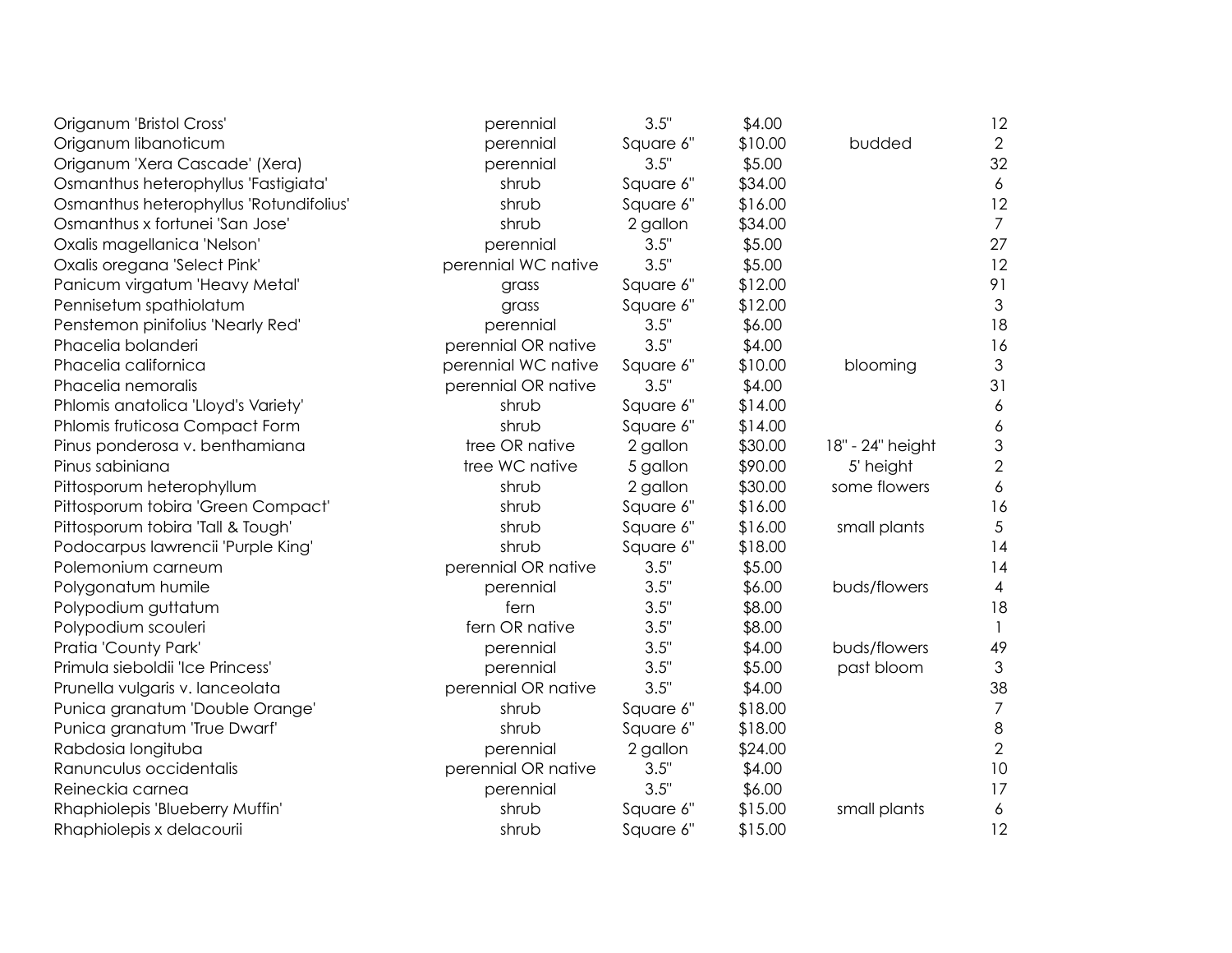| Rhazya (Amsonia) orientalis                     | perennial           | Square 6" | \$15.00 | some flws      | 20             |
|-------------------------------------------------|---------------------|-----------|---------|----------------|----------------|
| Ribes odoratum 'Crandall'                       | shrub               | 2 gallon  | \$30.00 |                | 3              |
| Ribes sanguineum 'Xera's Lime Punch' (Xera)     | shrub OR native     | Square 6" | \$18.00 |                | $\overline{2}$ |
| Ribes speciosum                                 | shrub WC native     | 2 gallon  | \$34.00 | small plants   | $\mathbf{2}$   |
| Rosmarinus (Salvia) o. Hardy Prostrate Form     | shrub               | 3.5"      | \$5.00  |                | 16             |
| Rosmarinus (Salvia) o. 'Portland Violet' (Xera) | shrub               | 3.5"      | \$5.00  |                | 15             |
| Rosmarinus (Salvia) o. 'Ticonderoga'            | shrub               | 3.5"      | \$5.00  |                | 22             |
| Rubus spectabilis 'Golden Ruby'                 | shrub OR native     | 2 gallon  | \$30.00 |                | $\mathbf{1}$   |
| Rudbeckia hirta 'Autumn Colors'                 | perennial           | 3.5"      | \$5.00  |                | 12             |
| Salvia apiana                                   | perennial WC native | 3.5"      | \$6.00  |                | 18             |
| Salvia barrelieri                               | perennial           | 3.5"      | \$5.00  |                | 18             |
| Salvia 'Christine Yeo'                          | perennial           | Square 6" | \$10.00 | some buds      | $\overline{7}$ |
| Salvia greggii 'California Sunset'              | perennial           | 3.5"      | \$5.00  | some buds      | 25             |
| Salvia microphylla 'Flower Child'               | perennial           | Square 6" | \$10.00 | buds/flowers   | $\overline{4}$ |
| Salvia microphylla 'La Trinidad Pink'           | perennial           | 3.5"      | \$5.00  | some buds      | 5              |
| Salvia microphylla 'La Trinidad Pink'           | perennial           | Square 6" | \$10.00 | budded         | 11             |
| Salvia 'Rossetto' (Xera)                        | perennial           | 3.5"      | \$5.00  | some buds      | 22             |
| Salvia spathacea                                | perennial WC native | Square 6" | \$14.00 |                | 13             |
| Sanguisorba officinalis 'Pink Tanna'            | perennial           | Square 6" | \$14.00 | some buds      | $\overline{7}$ |
| Sanguisorba officinalis 'Tanna'                 | perennial           | Square 6" | \$12.00 | some buds      | 38             |
| Sanguisorba tenuifolia 'Korean Snow'            | perennial           | Square 6" | \$15.00 |                | 6              |
| Sarcococca orientalis                           | shrub               | Square 6" | \$20.00 |                | $\,8\,$        |
| Saxifraga stolonifera 'Maroon Beauty'           | perennial           | 3.5"      | \$4.00  |                | 18             |
| Selaginella braunii                             | perennial           | 3.5"      | \$8.00  |                | 18             |
| Seseli gummiferum                               | biennial            | 3.5"      | \$5.00  |                | 15             |
| Sesleria autumnalis 'Campo Verde'               | grass               | Square 6" | \$12.00 |                | 74             |
| Sesleria 'Campo Azul'                           | grass               | Square 6" | \$12.00 |                | 21             |
| Sisyrinchium bellum 'Rocky Point'               | perennial WC native | Square 6" | \$10.00 | buds/flowers   | $\overline{2}$ |
| Solanum jasminoides (laxum)                     | vine                | Square 6" | \$16.00 | some buds/flws | 16             |
| Soleirolia soleirolii (Baby Tears)              | perennial           | 3.5"      | \$4.00  |                | 36             |
| Soleirolia s. 'Aurea' (Golden Baby Tears)       | perennial           | 3.5"      | \$4.00  |                | 18             |
| Symphyotrichum (Aster) n. 'Purple Dome'         | perennial           | Square 6" | \$12.00 |                | 13             |
| Symphyotrichum subspicatum 'Sauvie Snow'(Xera)  | perennial OR native | Square 6" | \$10.00 |                | 19             |
| Symphyotrichum subspicatum 'Sauvie Star' (Xera) | perennial OR native | 3.5"      | \$4.00  |                | 28             |
| Symphyotrichum subspicatum 'Sauvie Star' (Xera) | perennial OR native | Square 6" | \$10.00 |                | $\sqrt{5}$     |
| Thalictrum fendleri v. polycarpum               | perennial OR native | 3.5"      | \$6.00  |                | $\overline{2}$ |